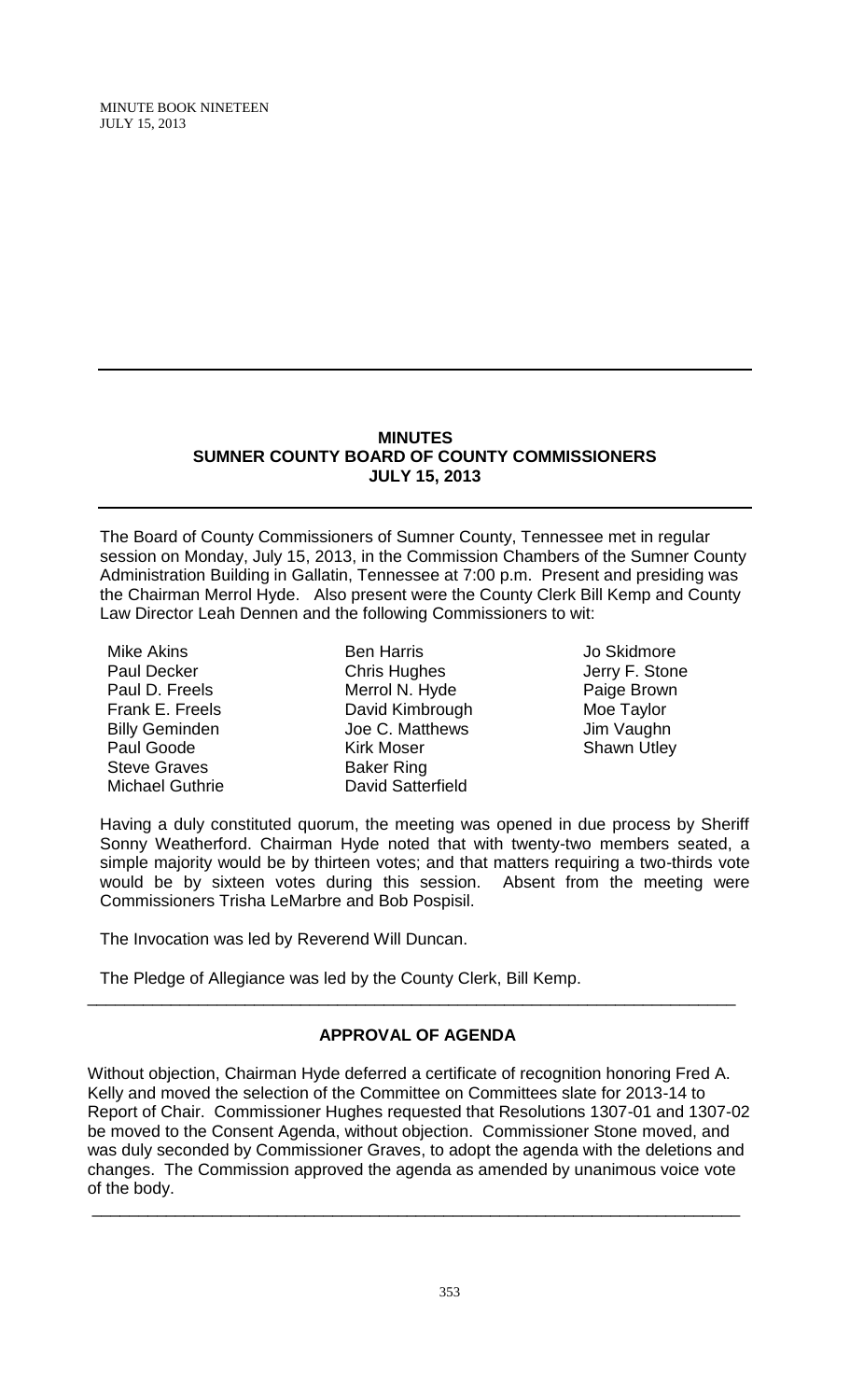#### **APPROVAL OF MINUTES**

The minutes for the meeting of this body held on June 24, 2013, and recorded in the office of the Clerk, Bill Kemp, were approved by voice vote after Commissioner Geminden made the motion, seconded by Commissioner Akins.

#### **RECOGNITION OF THE PUBLIC**

 Chairman Hyde opened the floor to allow the public to speak concerning any matter on the agenda. With no one wishing to speak, recognition of the public was closed.

\_\_\_\_\_\_\_\_\_\_\_\_\_\_\_\_\_\_\_\_\_\_\_\_\_\_\_\_\_\_\_\_\_\_\_\_\_\_\_\_\_\_\_\_\_\_\_\_\_\_\_\_\_\_\_\_\_\_\_\_\_\_\_\_\_\_\_\_\_

#### **REPORT OF THE CHAIR**

Commissioner Ring introduced the following resolution and moved for approval. The motion was seconded by Commissioner Frank Freels.

# **A RESOLUTION HONORING BRETT NEELLY**

**WHEREAS,** Brett Neelly, a sophomore at Gallatin High School, became the Tennessee Secondary School Athletic Association (TSSAA) Class AAA discus throw champion in May during the BlueCross Spring Fling State Championship Track and Field Meet at Middle Tennessee State University; and

**WHEREAS,** Brett's distance was the top distance a discus was thrown from any of the three classes during this year's field event finals, and his state title is the first for Gallatin since 2001 as well as the first boys track and field champion since 1993; and

**WHEREAS,** Brett started throwing discus when he was in the fifth grade, went on to set records and, for the first time in twenty-four years, broke Gallatin High School's record in the discus throw during the first home meet of the season; and

**WHEREAS,** Brett Neelly, with his expertise and skills, brought honor not only to himself but to his school and this county and has demonstrated remarkable determination and perseverance by his hard work and outstanding performance.

**NOW, THEREFORE BE IT RESOLVED** by the Sumner County Board of County Commissioners meeting in regular session on this the 15<sup>th</sup> day of July, 2013, that this body does hereby congratulate Brett Neelly for his achievements and wish him future success; and

**BE IT FURTHER RESOLVED** that this resolution is to be spread on the minutes of this body and the Clerk is to furnish a copy of this resolution to Brett Neelly.

\_\_\_\_\_\_\_\_\_\_\_\_\_\_\_\_\_\_\_\_\_\_\_\_\_\_\_\_\_\_\_\_\_\_\_\_\_\_\_\_\_\_\_\_\_\_\_\_\_\_\_\_\_\_\_\_\_\_\_\_\_\_\_\_

\_\_\_\_\_\_\_\_\_\_\_\_\_\_\_\_\_\_\_\_\_\_\_\_\_\_\_\_\_\_\_\_\_\_\_\_\_\_\_\_\_\_\_\_\_\_\_\_\_\_\_\_\_\_\_\_\_\_\_\_\_\_\_\_

Chairman Hyde declared the certificate of recognition approved by the body.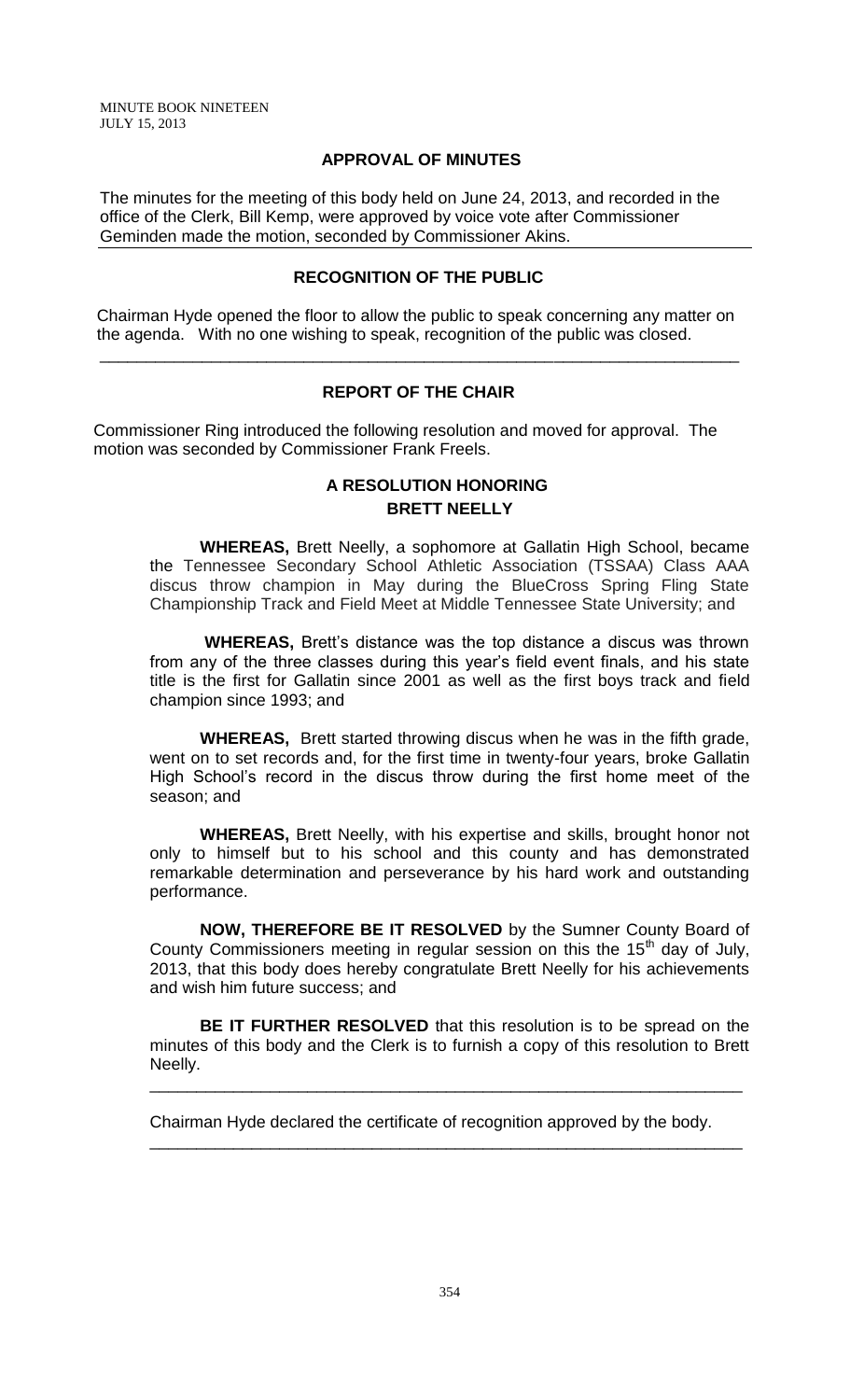Commissioner Skidmore introduced the following resolution and moved for approval. The motion was seconded by Commissioner Akins.

#### **A RESOLUTION HONORING EVAN MULLINAX**

**WHEREAS,** Mr. Evan Mullinax, at the tender age of thirteen, has been awarded the rank of Eagle Scout, the highest award attainable in Boy Scouting; and

**WHEREAS,** Mr. Evan Mullinax demonstrated scout spirit and leadership while performing a service project for the benefit for his community; and

**WHEREAS,** Mr. Evan Mullinax, for his project, along with leading fellow scouts and volunteers, created an outdoor welcoming area at the Humane Society of Sumner County which entailed adding landscaping, mulching, edging, and placing a park bench for volunteers and current and prospective pet owners to enjoy; and

**WHEREAS,** Mr. Evan Mullinax progressed through the ranks of Order of the Arrow, the honor society of Boy Scouts, and Brotherhood membership and entered the top levels of scouting and should be commended for his hard work, leadership, dedication and commitment to our community.

**NOW, THEREFORE BE IT RESOLVED** by the Sumner County Board of County Commissioners meeting in regular session on this the  $15<sup>th</sup>$  day of July, 2013, that this body does hereby congratulate Mr. Evan Mullinax for his outstanding achievements and wish him future success; and

**BE IT FURTHER RESOLVED** that this resolution is to be spread on the minutes of this body and the Clerk is to furnish a copy of this resolution to the Mr. Evan Mullinax.

\_\_\_\_\_\_\_\_\_\_\_\_\_\_\_\_\_\_\_\_\_\_\_\_\_\_\_\_\_\_\_\_\_\_\_\_\_\_\_\_\_\_\_\_\_\_\_\_\_\_\_\_\_\_\_\_\_\_\_\_\_\_\_\_

\_\_\_\_\_\_\_\_\_\_\_\_\_\_\_\_\_\_\_\_\_\_\_\_\_\_\_\_\_\_\_\_\_\_\_\_\_\_\_\_\_\_\_\_\_\_\_\_\_\_\_\_\_\_\_\_\_\_\_\_\_\_\_\_

Chairman Hyde declared the certificate of recognition approved by the body.

### **COMMITTEE ON COMMITTEES ELECTION 2013-2014**

Chairman Hyde recognized Commissioner Moser who brought forth the recommendation for five members to serve on the Committee on Committees for 2013-2014 as follows: Commissioners Moser, Geminden, Taylor, LeMarbre and Skidmore. Upon motion of Commissioner Moser, seconded by Commissioner Stone, the Commission voted by unanimous voice vote of the body to approve the slate of members.

\_\_\_\_\_\_\_\_\_\_\_\_\_\_\_\_\_\_\_\_\_\_\_\_\_\_\_\_\_\_\_\_\_\_\_\_\_\_\_\_\_\_\_\_\_\_\_\_\_\_\_\_\_\_\_\_\_\_\_\_\_\_\_\_

# **CONSENT AGENDA**

Chairman Hyde introduced the following resolutions.

### **1307-01 A RESOLUTION TO AFFIRM & SUPPORT IT CAN WAIT NATIONAL DAY OF ACTION AND THE NATIONWIDE NO-TEXTING-WHILE-DRIVING MOVEMENT**

**WHEREAS,** the Tennessee County Services Association (TCSA) holds the health and safety of its teenagers and adults as a chief concern; and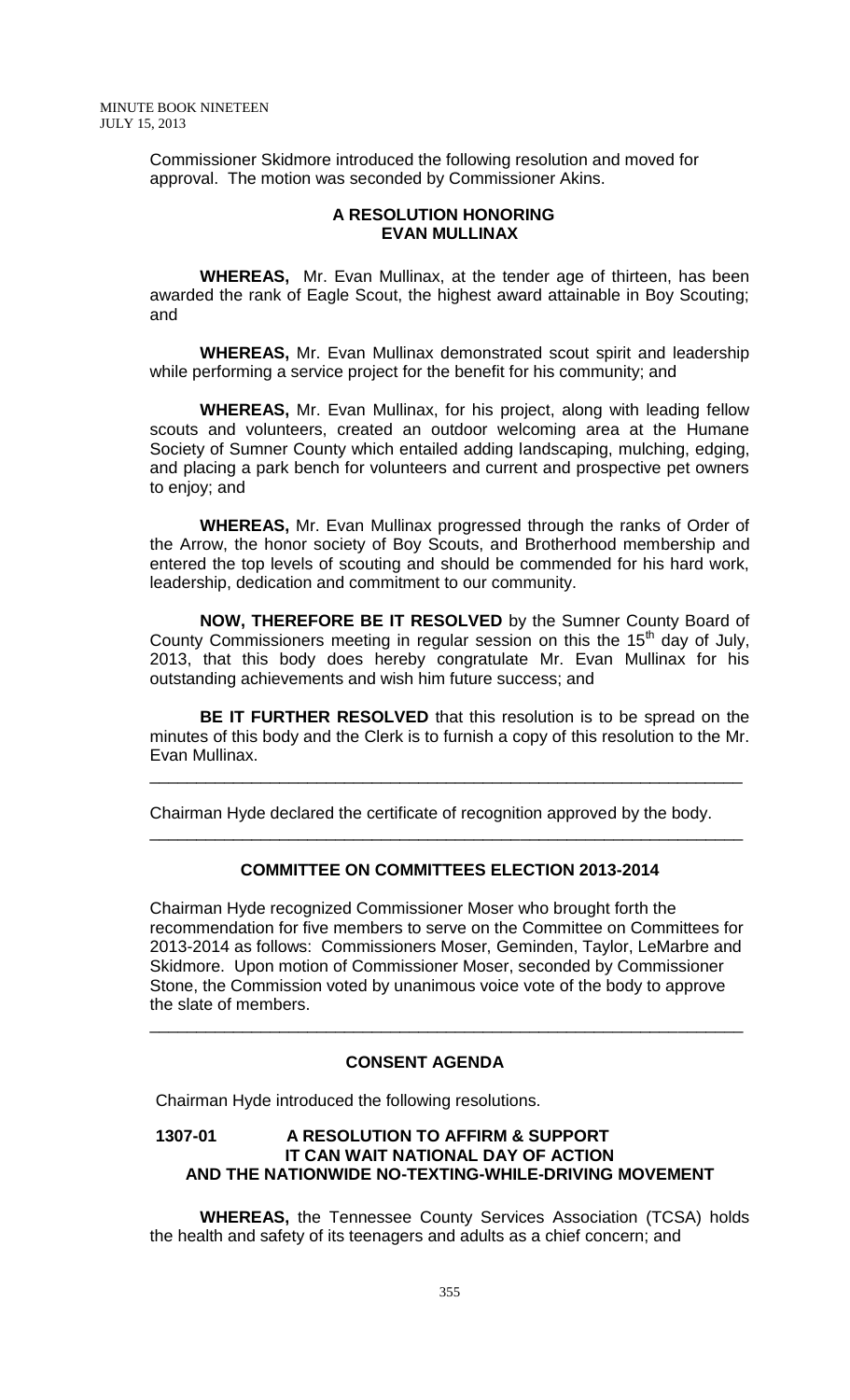**WHEREAS,** ThroughItCanWait.com, Facebook, text-to-pledge and tweetto-pledge and events, more than 1.5 million people have committed to never text and drive; and

**WHEREAS,** 98 percent of American commuters know sending a text or email while driving is not safe; and

**WHEREAS,** nearly 50 percent of commuters text while behind the wheel; and

**WHEREAS,** more than 40 percent of commuters who text while driving reported the activity as being a habit; and

**WHEREAS,** a Virginia Tech study showed those who send text messages while driving are 23 times more likely to crash; and

**WHEREAS,** a driver that sends a text message while driving not only jeopardizes his or her safety, but also the safety of passengers, pedestrians and other drivers.

**NOW THEREFORE, BE IT RESOLVED** by a majority vote of the county legislative body of Sumner County, Tennessee, meeting in session on this day of July 15<sup>th</sup>, 2013, that Sumner County, Tennessee, does hereby affirm its support of the It Can Wait National Day of Action, the Nationwide No-Texting-While-Driving Movement and the proclamation of September 19, 2013, as "No Text On Board-Pledge Day."

#### **1307-02 A RESOLUTION ADOPTING A SYSTEM TO SAVE FUNDS AND TIME BY ENDING USE OF PAPER PAYROLL CHECKS**

**\_\_\_\_\_\_\_\_\_\_\_\_\_\_\_\_\_\_\_\_\_\_\_\_\_\_\_\_\_\_\_\_\_\_\_\_\_\_\_\_\_\_\_\_\_\_\_\_\_\_\_\_\_\_\_\_\_\_\_\_\_\_\_\_**

**BE IT RESOLVED** by the Sumner County Board of County Commissioners meeting in regular session on this the 15<sup>th</sup> day of July, 2013 that this body does hereby adopt a system to save funds and time which shall be effective August 1, 2013 and requires all newly hired employees to be paid through direct deposit or a no-fee debit card; and

**BE IT FURTHER RESOLVED** that effective August 1, 2013, absent a court order setting forth additional payees, an employee new or existing cannot have a direct deposit paid to more than a total of three accounts and/or payees; and

**BE IT FURTHER RESOLVED** that effective August 1, 2014 all employees shall be paid through direct deposit or a no-fee debit card; and

**BE IT FURTHER RESOLVED** the Sumner County Board of County Commission mandates the Director of Finance to immediately implement program as set-forth above for all departments and agencies disbursed through his office.

**\_\_\_\_\_\_\_\_\_\_\_\_\_\_\_\_\_\_\_\_\_\_\_\_\_\_\_\_\_\_\_\_\_\_\_\_\_\_\_\_\_\_\_\_\_\_\_\_\_\_\_\_\_\_\_\_\_\_\_\_\_\_\_\_**

Upon motion of Commissioner Taylor, Seconded by Commissioner Akins, the Commission voted to approve the two items on the Consent Agenda.

# **REPORT FROM COUNTY OFFICIALS**

\_\_\_\_\_\_\_\_\_\_\_\_\_\_\_\_\_\_\_\_\_\_\_\_\_\_\_\_\_\_\_\_\_\_\_\_\_\_\_\_\_\_\_\_\_\_\_\_\_\_\_\_\_\_\_\_\_\_\_\_\_\_\_\_\_\_\_\_\_

County Officials filed the following reports: County Investments, County General Fund, County Debt Service Fund, County Highway Fund, County Capital Outlay Fund, School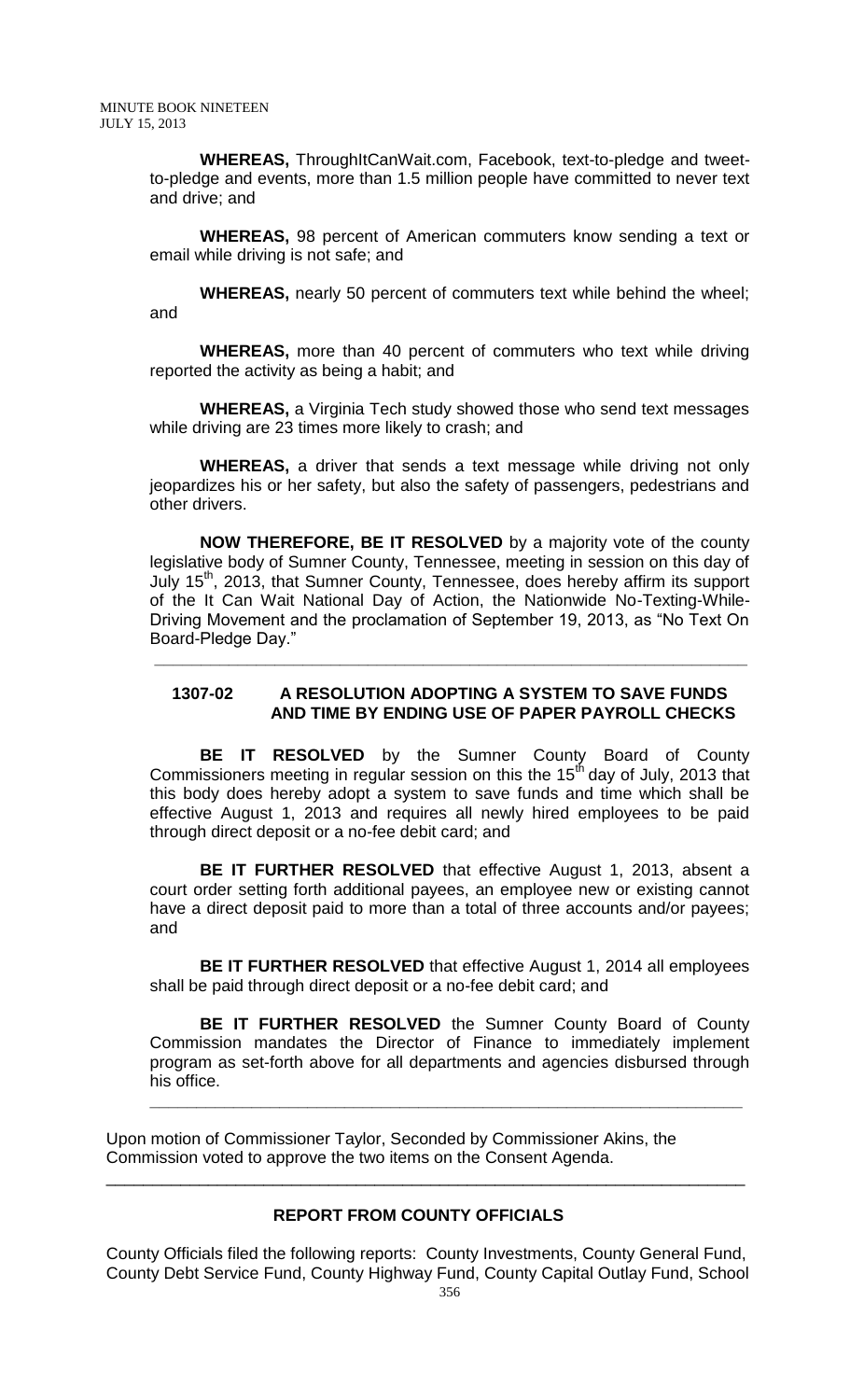General Purpose Fund, School Federal Projects Fund, School Food Service Fund, County Trustee Funds.. Approval of the filing of these records does not certify to the accuracy of the documents.

Chairman Hyde introduced the following resolution:

### **1307-NOT A RESOLUTION TO APPROVE AND ACCEPT APPLICATIONS FOR NOTARIES PUBLIC POSITIONS AND PERSONAL SURETY GUARANTORS**

 **WHEREAS,** according to the law of the State of Tennessee, an individual must apply for the office of notary public in the county of residence, or of their principal place of business; and

 **WHEREAS**, state statute requires personal sureties making bonds for Notaries publics to be approved by the Sumner County Commission; and

 **WHEREAS,** said applicant must be approved by the County Commission assembled; and

 **–––––––––––––––––––––––––––––––––––––––––––––––––––––––––**

 **WHEREAS,** Bill Kemp, Sumner County Clerk, has certified according to the records of his office that the persons named on the attached listing labeled "SUMNER COUNTY NOTARY PUBLIC APPLICATIONS and SURETY GUARANTORS" have duly applied for the positions so sought; and

### **BE IT FURTHER RESOLVED THAT THIS TAKE EFFECT FROM AND AFTER PASSAGE.**

#### **Notaries Public Election**

LINDSEY ANDREWS CRYSTAL D JONES RICHARD BARANYI CARRISSA KEELER AMANDA C BARNES JONATHAN R LEWYCKYJ SUZANNE CARTY RALPH D MAINLAND KAREN CELSOR CRYSTAL L MARLETT MELINDA CHANCEY JAMES BRADY MCPHERSON LINDA G CIVILS TERRI F PAINTER BARBIE CLARK KATHY L PAYNE RICHARD R COKER LISA PETERS F KEACH DRIVER LINDA L POWELL JENNIFER DUKE BONNIE RHODEN JESSICA EDGAR AMBER C. RHODES MICHELLE GILLIAM SHELBY A SCHIAVONE LANETTA H GROVES JENNIFER L SIMPSON VINCENT R HOLLEY PAMELA C SMITH DEANN M HOWELL SAMUEL E STANSBERRY KENDRICK S.W. JANGDHARI LISA A TROUTT DEBRA B JENKINS HEATHER WAINSCOTT PATRICIA A JOHNSON KAREN P WARD ERIC BEASLEY

BRITNEE SAUTERS

 PERSONAL SURETIES RICHARD A TOMPKINS LAWRENCE RAY WHITLEY THOMAS DEAN KIMBERLY J MORRIS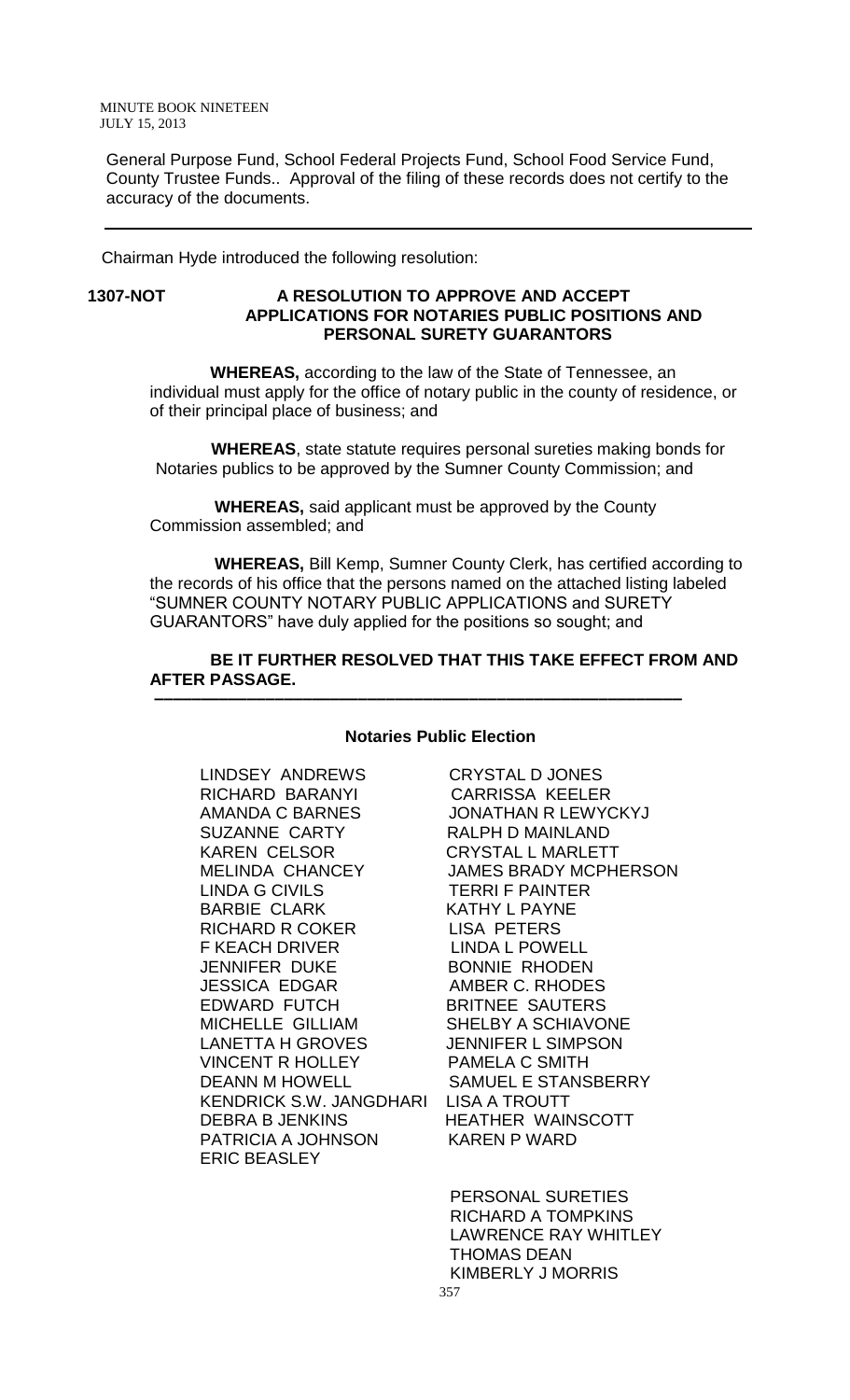Upon motion of Commissioner Graves, seconded by Commissioner Harris, voting was recorded in the following manner:

The electronic vote was recorded in the following manner:

| Akins           |   | Taylor        |              | Geminden     | Y        |
|-----------------|---|---------------|--------------|--------------|----------|
| Graves          | Y | Satterfield   | Y            | F. Freels    | Y        |
| <b>Matthews</b> |   | <b>Harris</b> | Y            | Ring         | Y        |
| <b>Brown</b>    |   | Vaughn        | Y            | Utley        | Y        |
| Moser           |   | Decker        | Y            | Hyde         | Y        |
| Hughes          | Y | Kimbrough     | Y            | Goode        | Y        |
| Skidmore        | Y | P. Freels     |              | <b>Stone</b> | Α        |
| Guthrie         |   |               |              |              |          |
| <b>NOTARIES</b> |   | Yes: 21       | <b>No: 0</b> | Abs: 1       | 07:23 PM |

Chairman Hyde declared the election of Notaries Public by the body.

### **COMMITTEE ON COMMITTEES**

\_\_\_\_\_\_\_\_\_\_\_\_\_\_\_\_\_\_\_\_\_\_\_\_\_\_\_\_\_\_\_\_\_\_\_\_\_\_\_\_\_\_\_\_\_\_\_\_\_\_\_\_\_\_\_\_\_\_\_\_\_\_\_\_\_\_\_\_\_\_

Commissioner Moser brought forth the recommendations for the Library Board to replace Rhea Condra whose resigned her term ending July 2013 with Mary Anne Mudd and reappoint Johnnie Freedle. Shelly Ames was recommended for another term on the Regional Library Board, and the filling of Virginia Duffet's term was postponed. Upon motion of Commissioner Moser, and duly seconded , the Commission voted unanimously to elect Ms. Mudd and Ms. Freedle to the Library Board and Mrs. Ames to the Regional Library Board.

 $\overline{\phantom{a}}$  , and the contribution of the contribution of the contribution of the contribution of the contribution of the contribution of the contribution of the contribution of the contribution of the contribution of the

Commissioner Moser brought forth the recommendation of Diane Denson on the Sumner County Airport Authority to replace Wayne Hooper who resigned his position. Upon motion of Commissioner Moser, and duly seconded by Commissioner Ring, the Commission voted unanimously to elect Mrs. Denson.

Commissioner Moser brought forth the recommendationsto the seven-member Design and Review Committee. There were as follows:

\_\_\_\_\_\_\_\_\_\_\_\_\_\_\_\_\_\_\_\_\_\_\_\_\_\_\_\_\_\_\_\_\_\_\_\_\_\_\_\_\_\_\_\_\_\_\_\_\_\_\_\_\_\_\_\_\_\_\_\_\_\_\_\_\_\_\_\_\_\_\_

Jim Williams - Planning Commission Member Steve Graves - County Commission Martha Akins - Tennessee Historical Commission Rita Lee - Sumner County Master Gardner Roger Matchett - Matchett & Associates Architects Mark McKee III -Bledsoe Lick Historical Association Michelle Haynes - Area Citizen/Business Owner

Upon motion of Commissioner Moser, and duly seconded by Commissioner Akins, the Commission voted unanimously to elect the seven-member committee.

Commissioner Moser announced the following appointment for next month: Airport Authority - Charlie Moore Position July 2013 Term Ends.

### **HIGHWAY COMMISSION**

\_\_\_\_\_\_\_\_\_\_\_\_\_\_\_\_\_\_\_\_\_\_\_\_\_\_\_\_\_\_\_\_\_\_\_\_\_\_\_\_\_\_\_\_\_\_\_\_\_\_\_\_\_\_\_\_\_\_\_\_\_\_\_\_\_\_\_\_\_\_\_\_\_\_\_

There was no report from the Highway Commission.